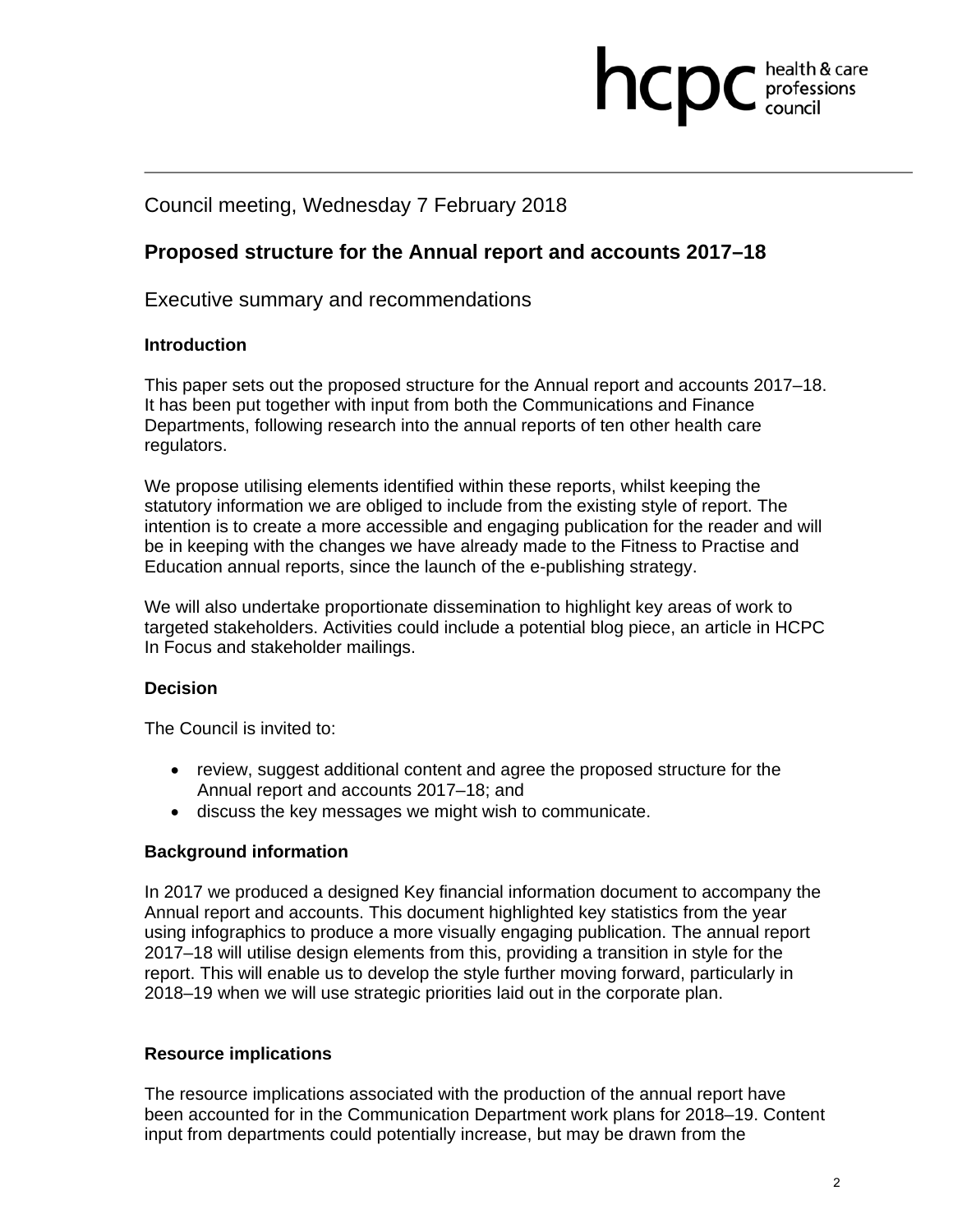departmental work plans. Initial content will need to be submitted to Finance and Communications by the end of March. We have included the production schedule as an appendix for reference.

#### **Financial implications**

The financial implications associated with this plan have been accounted for in the 2018–19 Communication Department budget.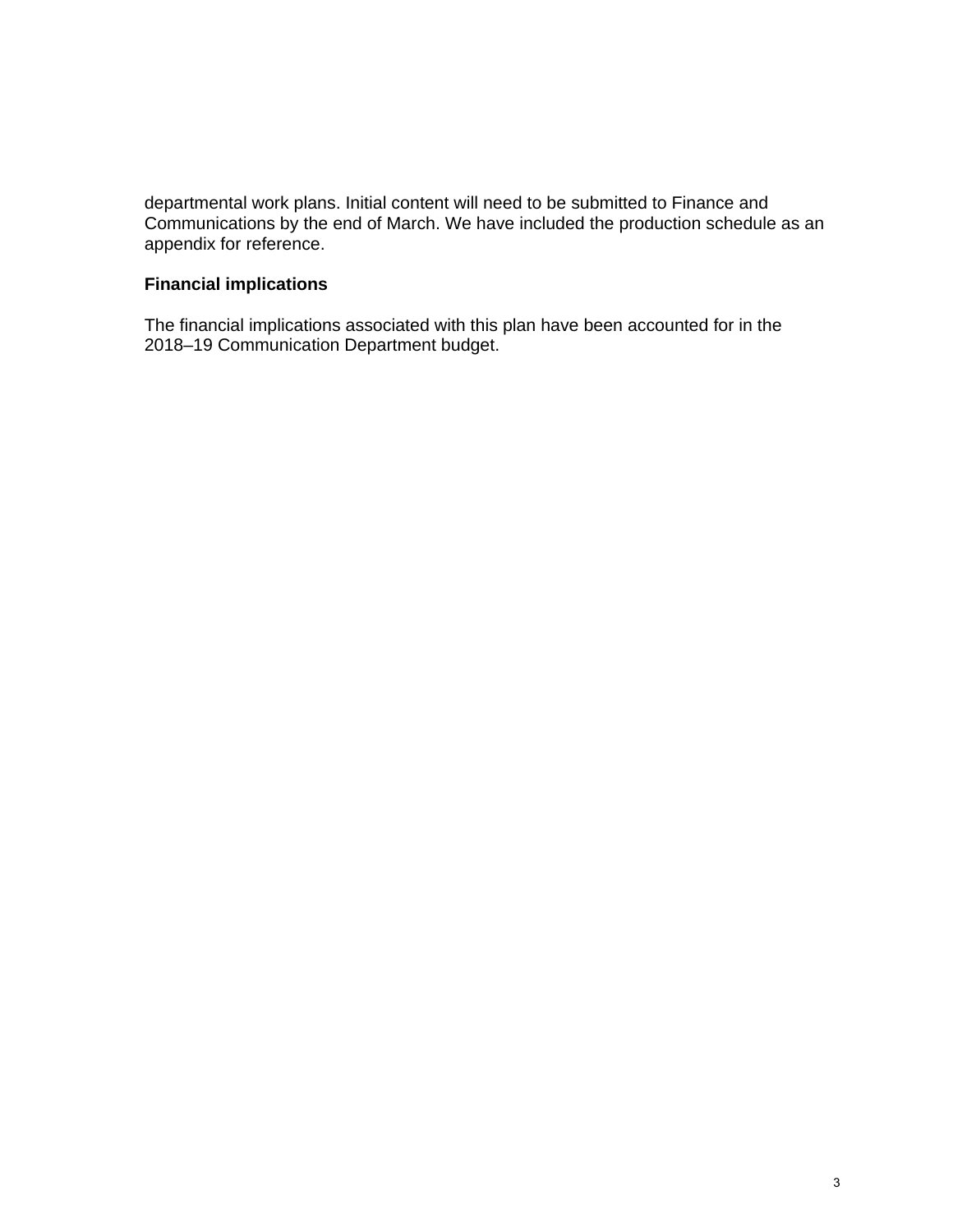**HCPC Annual report and accounts 2017–18**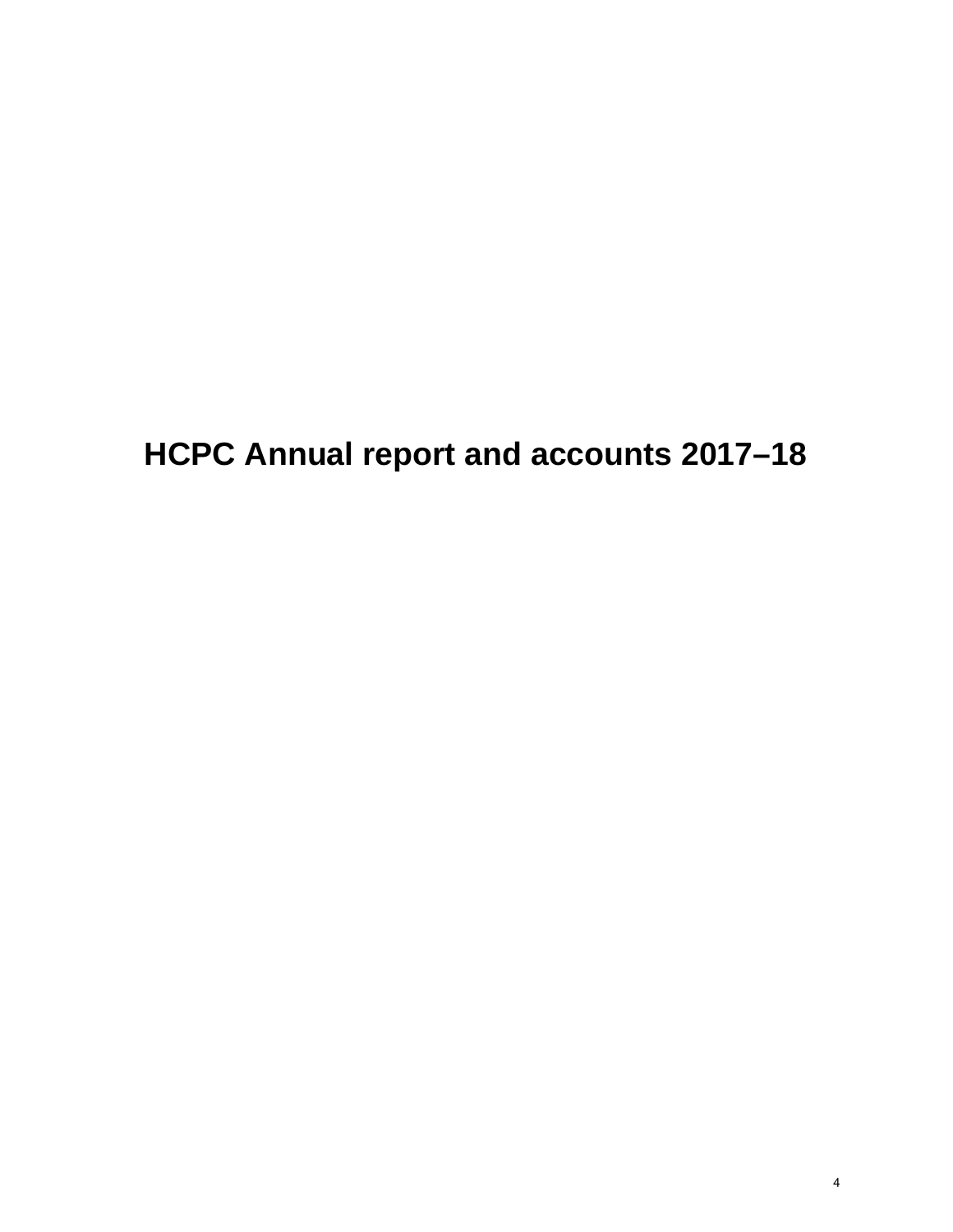## **Contents**

The sections will be colour coded, which will continue through the report. We will also explore the option of producing separate pdfs for the different sections or an HTML version so that readers can select the sections of relevance.

### **Foreword from the Chair and Chief Executive and Registrar**

### **Who we are and what we do**

### **Section 1 – Performance report**

#### **Section 1.1 - Overview**

Delivering our Strategic Intent Objective 1: Good governance Objective 2: Efficient business processes Objective 3: Effective communication Objective 4: Evidence informed regulation Objective 5: Influence the policy agenda

Objective 6: Engagement in the four countries

### **Section 1.2 – Performance analysis**

Operational and financial statistics and commentary

### **Section 1.3 – Looking forward**

Future developments Principle risks and uncertainties Going concern

**Section 2 – Accountability report** 

**Section 2.1 – Corporate governance report** 

**Section 2.2 – Remuneration and staff report** 

**Section 2.3 – Parliamentary accountability and audit report** 

#### **Section 3: Financial statements**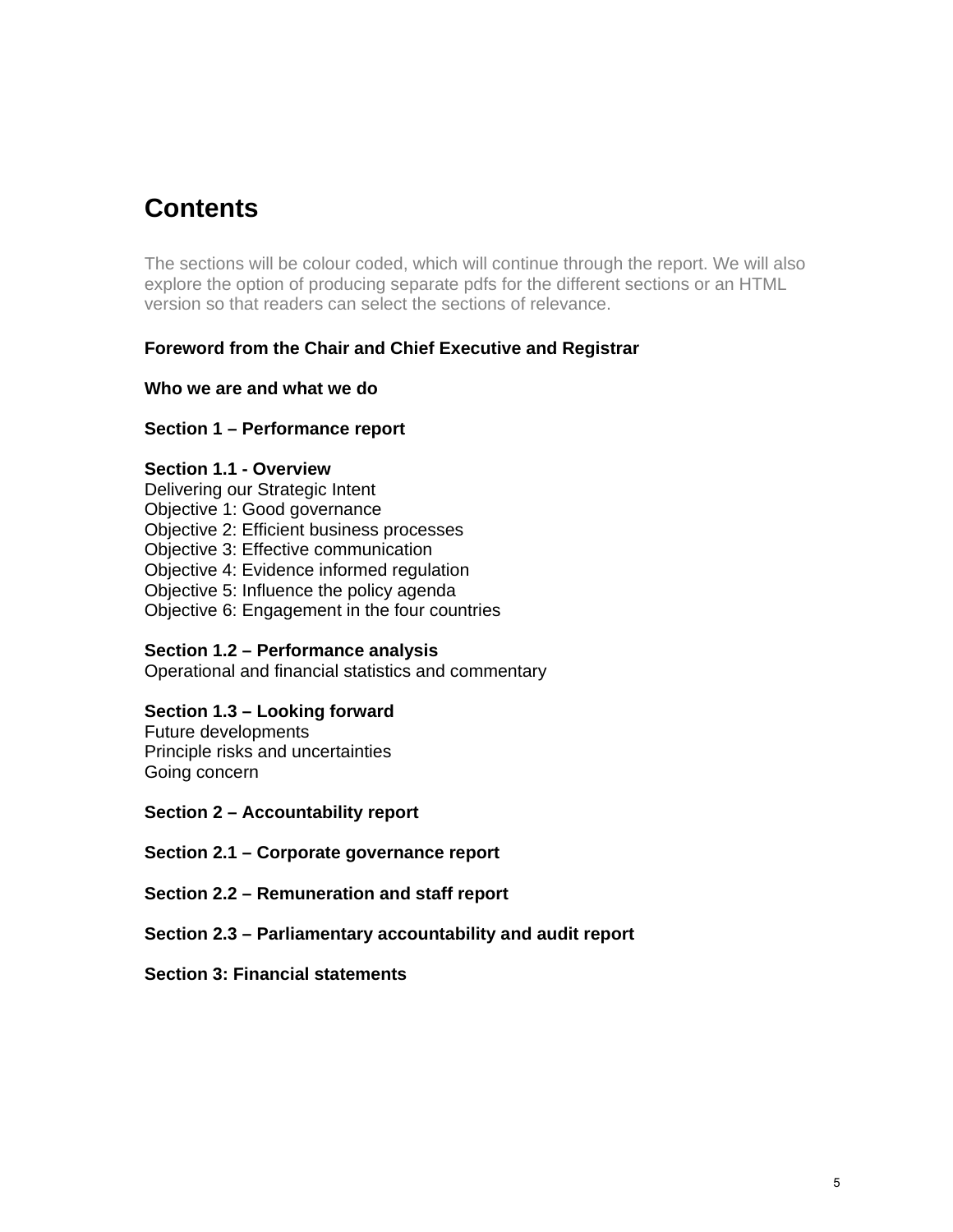# **Foreword from the Chair and Chief Executive and Registrar**

[400–500 words]

This section will follow the existing format of highlighting key pieces of work and development through the year.

### **Who we are and what we do**

[300 words]

This will follow the existing format, although we could consider the use of infographics to highlight our public protection role or the professions that we regulate.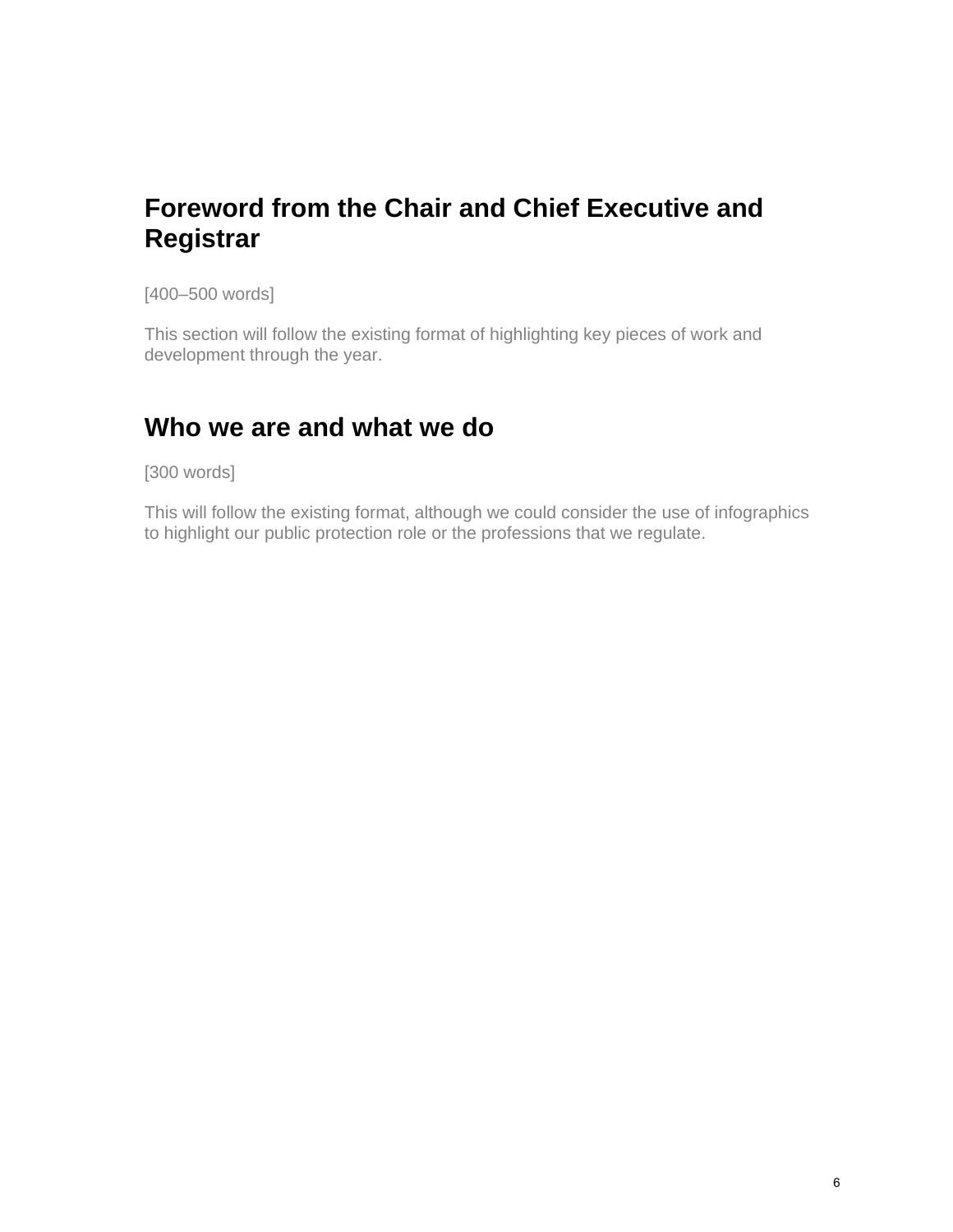# **Section 1 – Performance report**

### **Section 1.1 – Overview**

[100 words]

Brief summary explaining the purpose of the HCPC's strategic intent.

### **Delivering our Strategic Intent**

The following sections will explore the work that has been completed through the year to achieve the six objectives. They will cover activities and projects undertaken which deliver our strategic objectives, with reference to the impact of our activities. Each of the sections will have a visual depiction of the objective where possible.

### **Objective 1: Good governance**

[100 words]

#### To maintain, review and develop good corporate governance.

We will draw some key activities from the year such as the formation of the Tribunal Advisory Committee or the review of some of the governance structures, including the recruitment of independent members of the committees. However, as this section could potentially duplicate content in the corporate governance report, we will add a reference to section 2.1 and highlight the strategic intent objective within that section.

### **Objective 2: Efficient business processes**

### [300 words]

#### To maintain, review and develop efficient business processes throughout the organisation.

This section will include examples such as paperless registration renewal, progress of the registration transformation project and the PSA report / our response.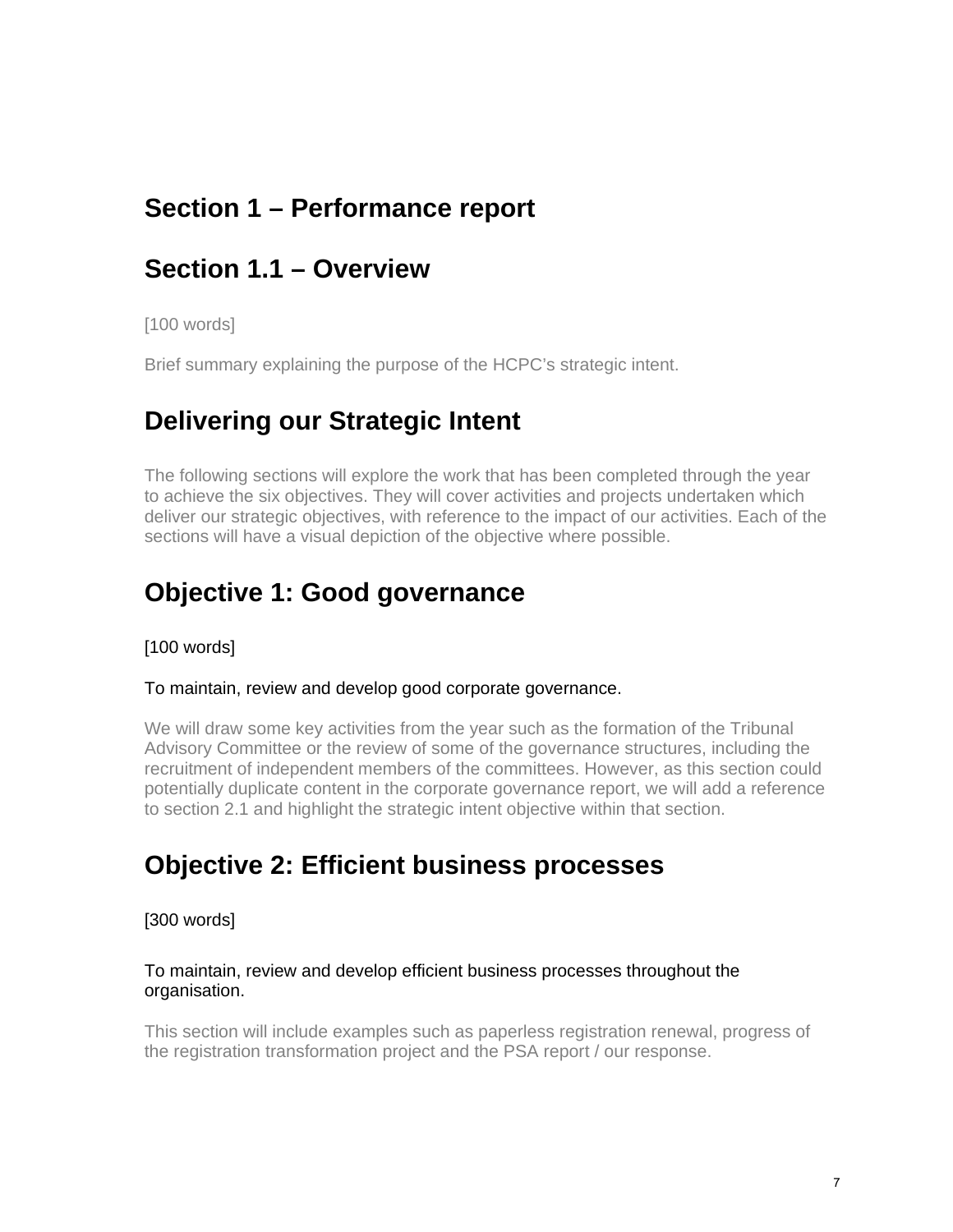# **Objective 3: Effective communication**

### [300 words]

### To increase understanding and awareness of regulation amongst all stakeholders.

Communication campaigns and stakeholder projects managed by other departments. Could include:

- our range of audience specific e-newsletters;
- FTP representatives' network;
- CEO and Chair activity;
- Engagement with professional bodies
- audience specific engagement work with service users and employers;
- dissemination of Policy guidance on topics including CPD, confidentiality and social media; and
- the website review project.

# **Objective 4: Evidence informed regulation**

### [300 words]

### To ensure that the organisation's work is evidence informed.

This could cover the Surrey University research into the prevalence of fitness to practice cases about paramedics and social workers and what we might be able to do about this trend.

We could also include the contributions we have made to international and UK scientific conferences and how feedback from Registration's customer service surveys have been used to change processes (although this may fit better in objective 2).

# **Objective 5: Influence the policy agenda**

### [300 words]

### To be proactive in influencing the wider regulatory policy agenda.

This could include information on:

- the Department of Health consultation on regulating medical associate professionals in the UK,
- the four UK government's consultation on promoting professionalism and reforming regulation;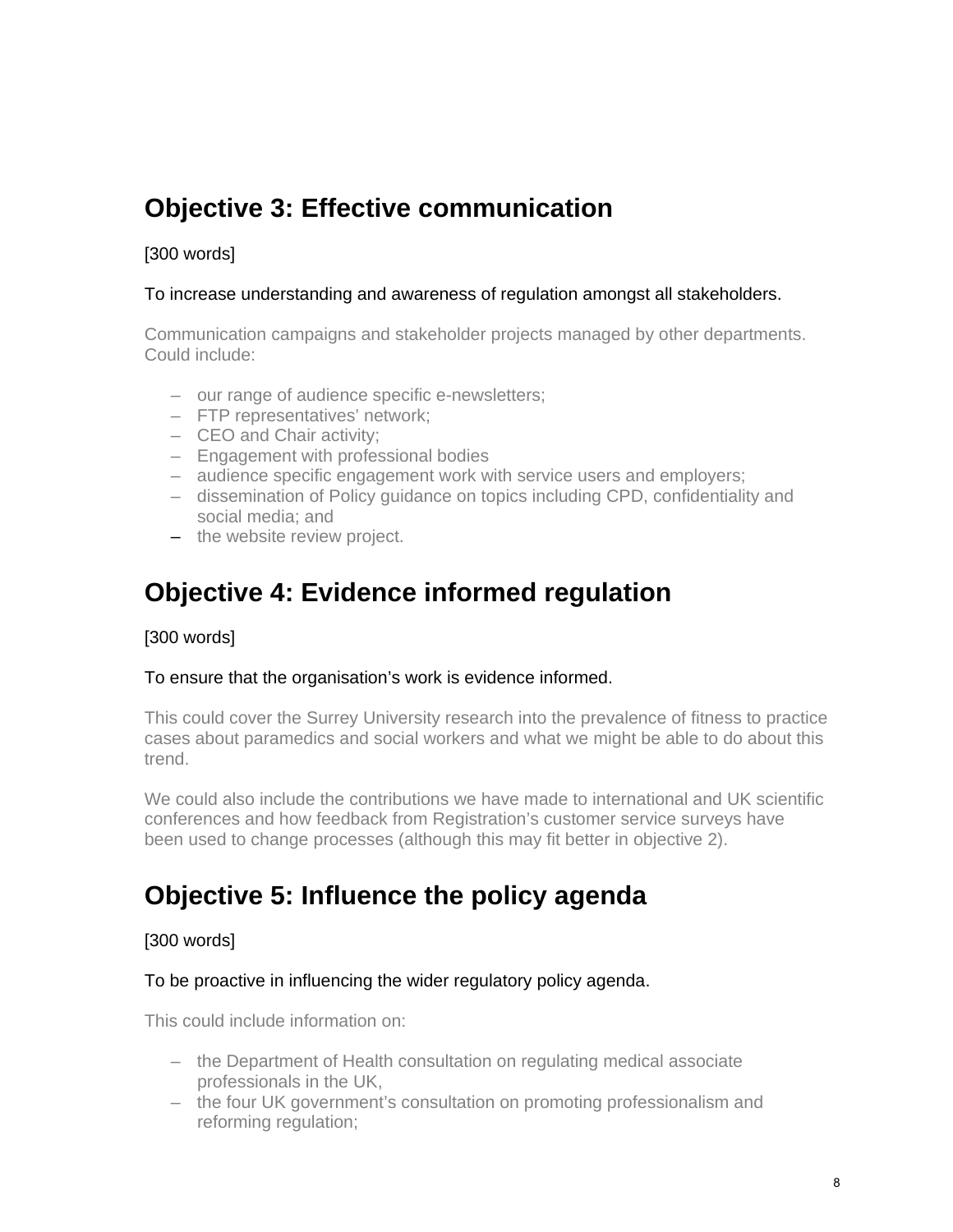- the PSA consultation on their good standards of regulation;
- the Welsh Language Bill;
- the Health Select Committee Inquiry on the impact of Brexit on health and care professionals; and
- the government consultation on adult social work managers.

# **Objective 6: Engagement in the four countries**

### [300 words]

### To ensure that our approach to regulation takes account of differences between the four countries.

This will have an infographic depicting the UK which highlights the work we have done in each of the UK countries. Topics could include the range of events (Meet the HCPC, Education Seminars, Employer events, CPD Workshops and exhibitions) we have held / attended around the UK and meetings with the four UK governments.

# **Section 1.2 – Performance analysis**

[Roughly 2,500 words in total]

This section will include tables and graphics of statistics, similar to the ones produced for the accompanying information document to the 2016–17 annual report.

It will include a financial and operational narrative, referring back to the strategic highlights in section 1.1, but with specific commentary and tables of key stats around Fitness to Practise, Education and Registration operational activity. The operational commentary will be drafted by the departments and should be about 300 words per area.

Whereas previous years have set out to explain financial impacts in terms of operational activity, this year's report will highlight the operational activity, with financial impact as a consequence where relevant. We are aiming to identify case studies from the year that will highlight these operational activities.

This section will also include the Reserves and investment policy text that featured in the last report.

# **Section 1.3 – Looking forward**

[Roughly 1,000 words in total]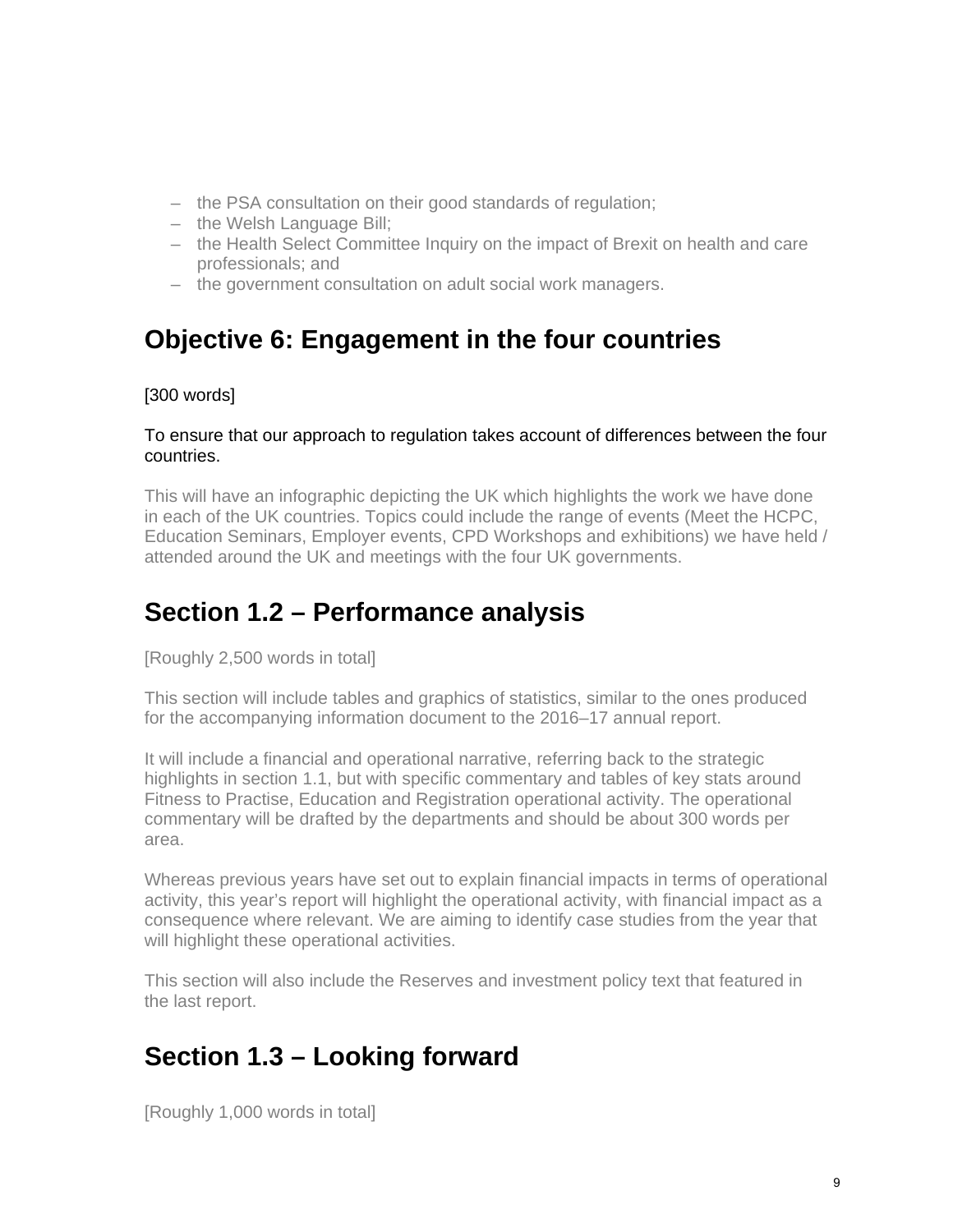This section will highlight some of the key activities from the corporate plan for 2018–19 and will include the risks and uncertainties, future developments and going concern sections that were covered in the last annual report.

We will include the expected timing and impact of the transfer of social workers, including the latest information available at the date of the July Council meeting. We will also use the Corporate plan and strategic priorities in this section.

# **Section 2 – Accountability report**

# **Section 2.1 – Corporate governance report**

[4,500 words total]

### **Council's report**

[1,000 words]

This will duplicate the section from the last annual report and will include sections on:

- Key relationships;
- Health and safety;
- Corporate, social and environmental responsibility;
- Payment of suppliers;
- Equality and diversity;
- the Employee Consultation Group; and
- the Welsh Language Scheme.

### **Governance statement**

[3,500 words]

As in previous years, will include sections on:

- Council and Committee structure and remit, how performance and effectiveness is assessed, matters considered during the year and the Audit Committee annual report;
- tables of council and committee membership;
- descriptions of the systems of internal control and risk management, and changes to the Risk Register;
- information security management, and the number of information security incidents; and
- how we obtain assurance on the system of internal control.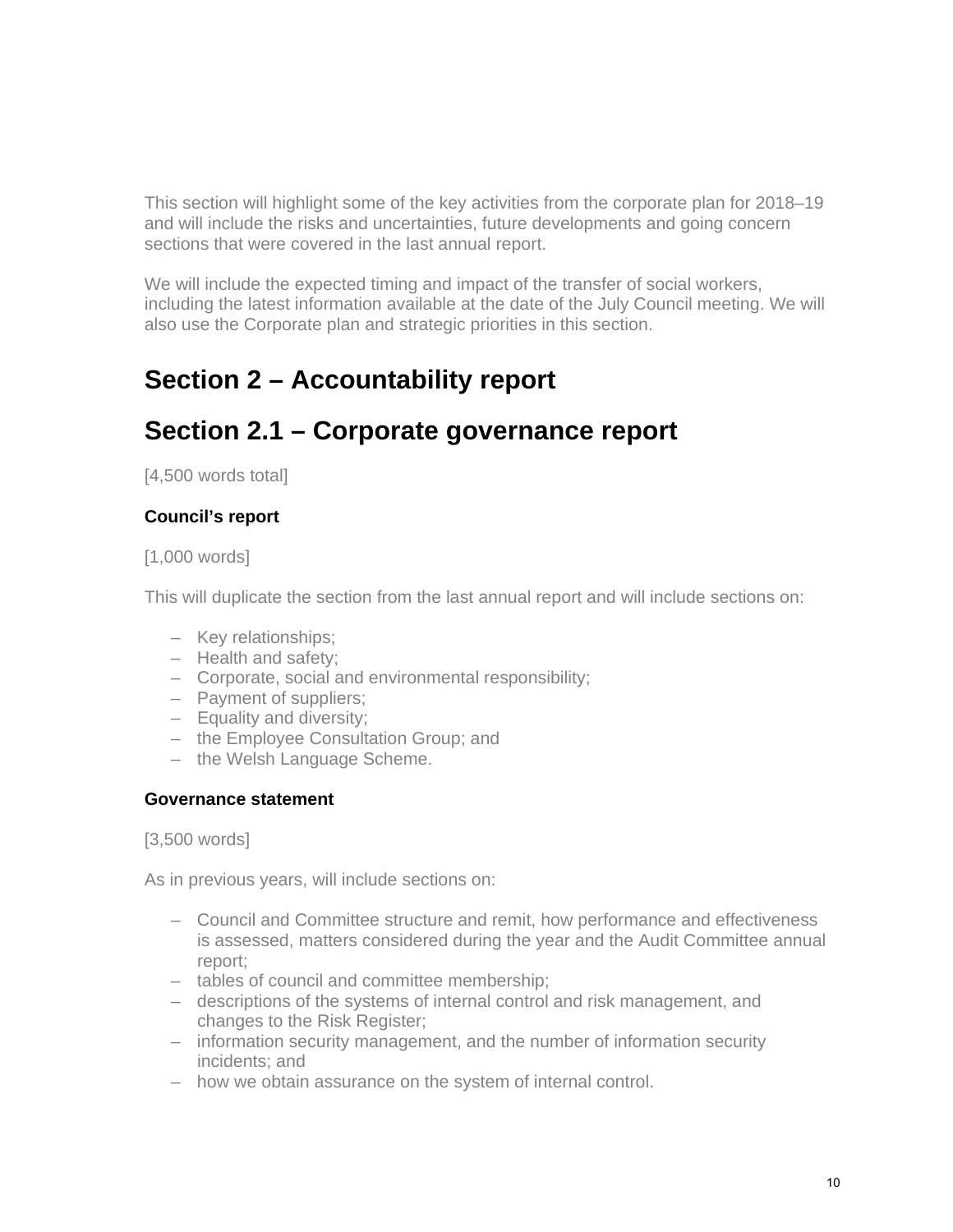This section will highlight changes in the year including the formation of the Tribunal Advisory Committee and the review of the Education and Training Committee, linking back to strategic objective 1.

# **Section 2.2 – Remuneration and staff report**

[1,100 words total]

This will duplicate the section from the last annual report and will include sections on:

- Council and Committee members' attendance, fees and expenses;
- remuneration of the Chief Executive and Executive Management Team;
- fair pay disclosures including a reference to the gender pay gap report; and
- employee numbers and costs.

# **Section 2.3 – Parliamentary accountability and audit report**

[1,700 words]

This will duplicate the section from the last annual report and will include the Statement of responsibilities of the Accounting Officer and The certificate and report of the comptroller and auditor general to the Houses of Parliament and the Scottish Parliament. This year we will additionally have an audit report from Hays MacIntyre addressed to the Council.

# **Section 3: Financial statements**

[Roughly 17 pages long, word count TBC]

There is very little scope to change this section, but we will look to slim down sections where we can.